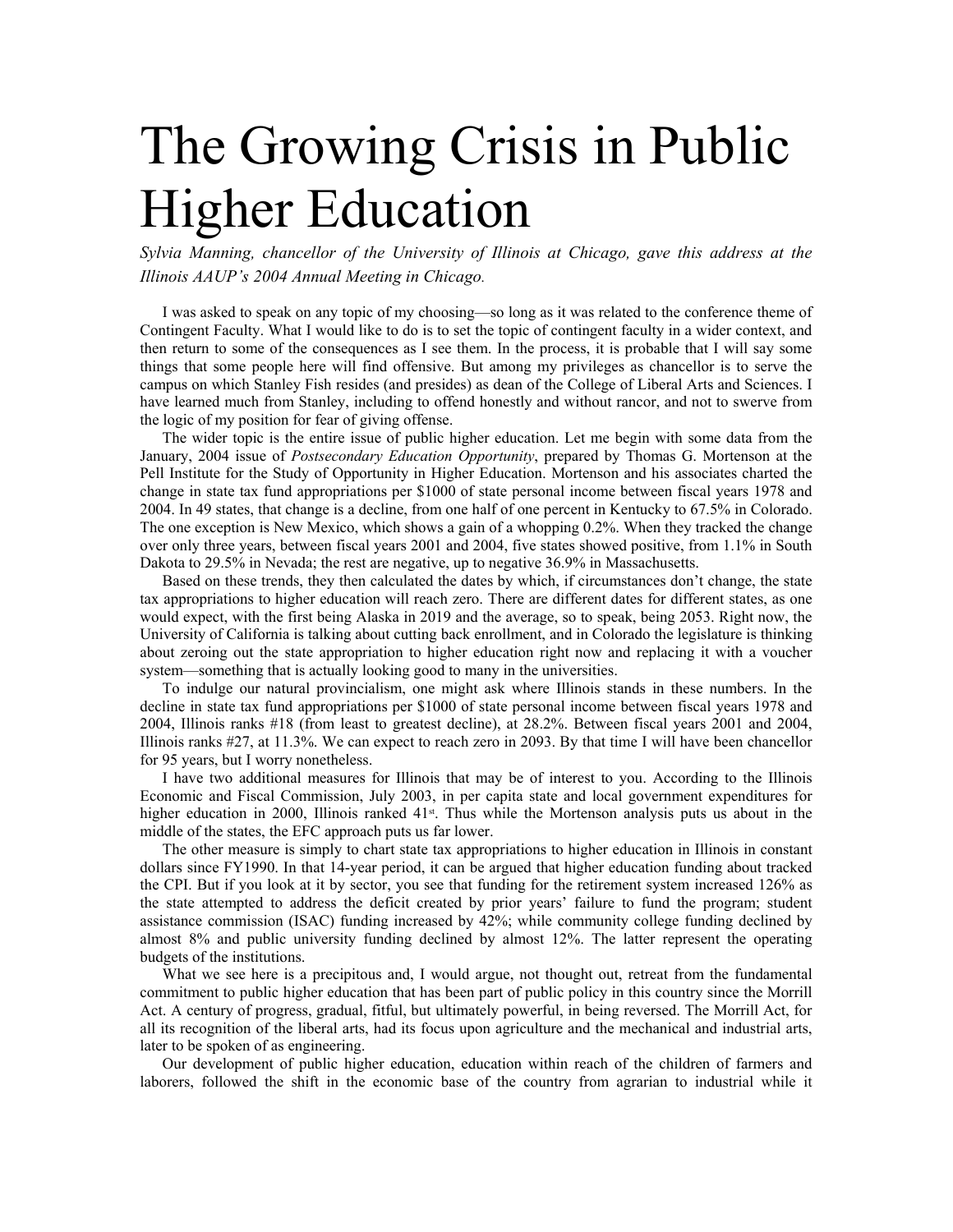recognized as well the importance of higher education to a democratic citizenry. In the post-Sputnik era, our cold war fears drove a significant spike in spending on higher education.

Has anything changed to make higher education less important, less critical to the sustenance of democracy or simply to our economic well-being? Obviously not. Few would disagree with the proposition to the contrary, that higher education continues to grow more important, more critical, more fundamental to our prospects for comfort, let alone prosperity. Even those who see long-range good in that current object of media hype, the outsourcing of white-collar, service industries to countries like China and India, put their faith in the new, still knowledge-based jobs to come. But what if we lose not only our technological leadership, but our supply of workers educated or educable for those jobs?

We see this condition looming in the sciences, and likely to be exacerbated by the recent dramatic decline in graduate-school applications from foreign students, propelled by the difficulties of obtaining visas and the perception that the U.S. is no longer a friendly host. We simply do not have in the U.S. the high school graduates to lead to the college graduates who can run our laboratories. We also see universities, strapped for resources, raising fees for foreign students, to the point where they become less competitive for the ablest of those students. One may understand the argument that taxpayer resources should not subsidize the education of non-residents, but the brute fact is that we need their brain-power. At the same time that we are cutting back on our preparation of domestic students, political and financial circumstances are leading us to choke off the supply of foreign students.

Let me honor my humanist background by closing this segment of my argument with some reference to the non-economic and non-technological importance of a wider and better, not narrower and leaner, higher education for Americans. Democracy is always fragile, and ours is not at a particularly strong point. We are torn by ideological strife and by the inequities of our society, especially as those inequities parallel ethnic and racial difference. While higher education is no guarantor of mutual understanding, tolerance, or peaceful coexistence, it seems to go further towards those ends, in an irreversibly multicultural society, than anything else we know or have.

Certainly we have evidence that higher education has significant effect upon lifetime earnings, and earnings, in the United States, are the markers of class. There is in reality no such thing as equal opportunity without equal access to education, be that education technological, scientific, artistic, humanist, or professional. If access to higher education diminishes, class stratification increases.

Nothing I have said is original. These things are known, and known widely. Why, then, has the decline in state support for higher education happened, what are its likely consequences, and what ought we to do about it?

The recent recession has focused us upon issues of revenue. But from what I read, it seems that in the longer term the problem will not be revenue; it will be expense. Illinois, at present, is trapped in a vise created by a governor committed not to raise the state's flat, unprogressive, 3% personal income tax, yet faced with a multi-billion-dollar shortfall. For many of us, myself included, the middle-term solution is to raise taxes. The stinker is that whereas an increase in taxes—even the suggestion of an increase—will be felt immediately, it will take some years before the effects of the current cutbacks to higher education will be apparent. And legislators generally respond to the immediate effects.

But I'm not sure that a tax increase alone would do it in the longer term. State budgets are being pressed by rising health care costs, and as the population ages and lives longer, will be even more pressed. The federal budget will reel under social security unless major reforms are enacted, and pension plans at other levels may have similar problems. States don't have the money, health care costs grow and seem unavoidable, K-12 is sacrosanct (and should be): what's left, other than higher education? And higher education has, seemingly, another option: it can raise tuition.

And we have raised tuition, dramatically, across the country. Now I happen to be a firm believer in a high-tuition/high-aid approach. If the government cannot afford to provide a quality education at low price for all, then in order to sustain quality those who can afford it should pay more, and those who cannot should not. The way to get to that condition is to set a high tuition price and then discount based on need (and need only, not so-called merit). To some extent, therefore, I am an advocate of raising tuition prices so long as financial aid is raised commensurately. So far, we have done that at the University of Illinois. It is not clear that we can continue to do that much more, if only because at some point we reach the limit in the top price. And even so, we have only partly offset the state cuts.

So what happens then? One of two things, or some uneasy mixture of both. One, the public universities price themselves out of reach of the lower-income students, failing to provide adequate financial aid to offset the higher prices. Alternatively, the public universities keep their tuition down and allow the quality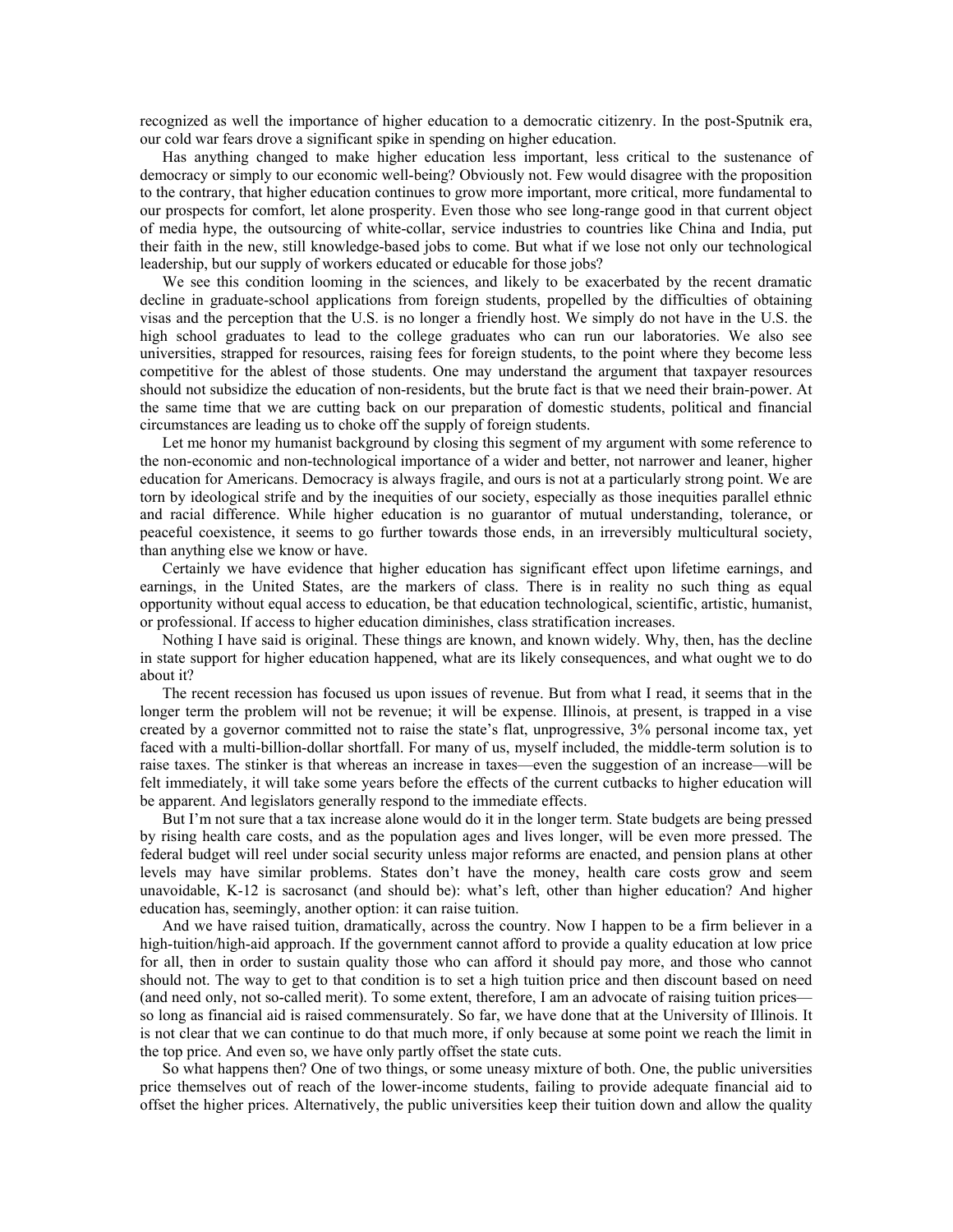of the education they offer to decline. Either way, what then evolves is a two-tiered system of higher education, one for the well-to-do and a lesser, poorer one for the not-well-to-do—and for some of the latter, none.

Some will argue that the solution is for public universities to become more efficient, to eliminate waste, cut down bureaucracy, etc. We have been doing that, arguably for 25 years, except where federal and state legal requirements forced us in the other direction. And if we haven't yet found every possible saving, at some point we will have done so. For most of us, cuts have already reached the core mission. We can be leaner, but our best faculty and staff will migrate to the less lean. It has already become, in some quarters, a recruiting field-day for the better-off private institutions.

It is not only that a two-tiered system of higher education based upon family wealth is inequitable; it is also that it is not in the public interest. By failing to provide first-quality opportunity to all our children, we fail to mine all the talent we have. For quality of life, for economic competitiveness, for justice and health, we need all that talent. Those who are denied opportunity are not the only ones who suffer: the entire society loses the benefit of their development as members of that society.

Now, let's get to contingent faculty. I want to say a few things. One should be obvious by now: I believe that the rise of contingent faculty—excepting always those professionals who teach part-time by choice and who bring the special value of their professional lives to the classroom—has been neither more nor less than one outcome of the financial squeeze on higher education.

I recognize that not everyone here today works at a public university. But public universities, nationwide, drive the statistics: almost 80% of students are in public institutions, and probably a similar percentage of faculty. And in Illinois, and some other states as well, the cutback in state tax-based support of higher education has affected private institutions as well, if only through the student financial aid program.

Because contingent faculty are not eligible for tenure, and because they participate much less, often not at all, in university governance, their employment in large numbers negatively affects not only their lives, but the institutions that employ them. Joe Berry's lead article in the Spring 2004 issue of *Illinois Academe* describes these effects in detail, and I won't repeat them. Basically, the employment of large numbers of contingent faculty saves money—and does nothing else that is good, and a number of things that are bad for students and bad for the institutions.

On the matter of governance, however, I do want to quote Mr. Berry. He writes, "An even more insidious impact is the collective disempowerment of the faculty as a whole. With the majority now contingent, the power of faculty to impact administrative decisions is greatly reduced." I agree with that statement, though it may make a difference to some that I am concerned about what it says less as a matter of faculty power per se than as a matter of good governance. That is, I don't think a university reaches good decisions without a lot of strong faculty input, and even when it reaches good decisions, it can't implement them without preferably enthusiastic, and at any rate willing, faculty cooperation.

But then Mr. Berry writes two further sentences: "That is not accidental. It is part of a conscious administrative strategy with the abolition of tenure as a major part." Those two sentences—and don't say I didn't keep my promise to offend—are nonsense. Unlike most of the other statements in the essay, they are offered without any evidence, and I suspect there's good reason for that.

That the growth of contingent faculty results in the weakening of tenure must be true, at least at some undetermined tipping-point in that growth. But that there exists some administrative strategy to destroy tenure, either among a smaller group of unnamed administrators at unnamed institutions, or uniformly nationwide, or in some Platonic meta-reality, is a ridiculous and, I would submit, dangerous proposition. Let me say why.

First, it is useful to keep in mind that those administrators who make the critical decisions, including the decision to hire contingent and part-time rather than tenure-track and full-time faculty, come, at about 98%, from faculty ranks. (I must confess: I made that number up, but I'd bet on it.)

I have always been bemused by the apparent belief that as these people move from their full-time faculty positions into administrative roles, a profound change in their values takes place. People have various ideas as to which administrators make those decisions. At the lowest level, it's the department head or chair. I've never met one who wouldn't rather get a tenure-line from the dean than some one-year or one-semester cash. The same goes for the dean's preference with regard to the provost. And it is usually the provost who is stuck having the balance the checkbook.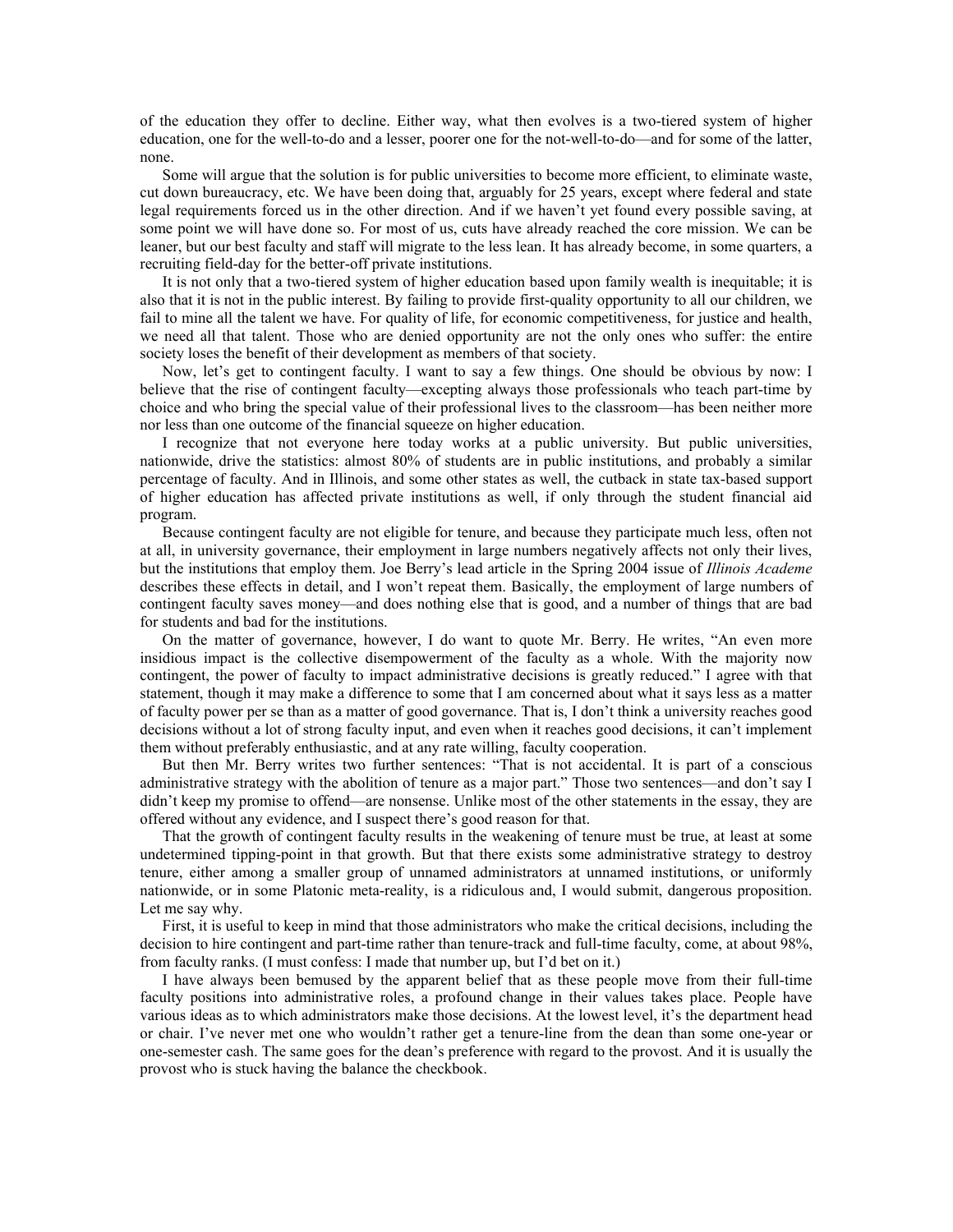Certainly there is pressure upon presidents and provosts to balance that checkbook. Usually, in fact, there is no possibility of imbalance. Contingent faculty, I would argue from what experience and knowledge I have, is a contingent decision, forced by unpleasant circumstances.

Do the provosts and presidents want to satisfy those who require the balanced budgets? Certainly. Can they lose their jobs if they don't deliver balanced budgets? Often. But is that their highest aspiration? Rarely. How do we know what their highest aspiration is? I'd suggest, by listening to what they brag about. They don't brag about their balanced budgets, and they brag about their cost-savings only to audiences that require cost-savings as a condition of further funding. They do brag, incessantly, about the quality of their institutions. The quality of true higher education depends upon academic freedom, and the safeguard for academic freedom is tenure.

You might wonder why I am going on about this. It is because the belief that there is a malevolent force at work here against the contingent faculty is part of a stance that can do us yet more harm. Higher education, and especially public higher education, is up against some formidable forces. In various quarters we face postures of hostility bred of political opportunism, genuine hostility, enormous competing social needs, indifference, suspicion as to both our motives and our competence. We face these things together. We may see ourselves in numerous parts—faculty, staff, administration and students; or scientists, humanists, artists and health professionals—but most of the world sees us as monolith: universities. I'll get back to this point in a minute.

First, I want to give a bit more time to the question of what we should be doing. It has become fairly common wisdom that we in public higher education must "privatize." To privatize apparently means to start acting more like private institutions, to be less dependent on state government funding. The question is, which private institutions should we, and could we, be more like? I would like UIC to be more like Harvard. If you're old-time Chicago you may recall the moniker for Navy Pier of "Harvard on the Rocks." I'd like to just drop the Rocks. But I'll compromise: we'd only be a bit like Harvard, just the bit that would trade off our state tax revenues for endowment income revenues.

UIC has been getting about \$300 million from the state. To get endowment income of \$300 million, you need an endowment of about \$6 billion. Yes, philanthropy has a role to play, but it isn't going to replace lost state revenues any time soon. Harvard recently announced with pride that it would no longer charge tuition to students from families earning less than \$40,000. That's admirable and enviable. But at UIC, it is already the case that 34% of our undergraduates receive Pell grants and about 35% receive Illinois MAP awards. I found myself wondering what percent of Harvard undergraduates actually come from families with incomes under \$40,000.

We could also privatize by raising tuition as high as the market would bear. For our student demographic, we would also have to raise financial aid at a somewhat faster rate than we raised tuition, if we were going to sustain access. Or we could privatize in the sense that we could decide that full access is someone else's problem. Access has been the problem—and the privilege—of the publics, but if the publics privatize, whose will it be?

There are other things we can do, and most we will do. We will seek more philanthropic assistance, and invest in doing so. We will raise tuition somewhat. We will encourage the patenting and licensing of our intellectual property that has commercial potential, in the hope of payoffs that can support our mission, of which advanced research is a major part. We will pursue greater administrative efficiency, trying at the same time not to cut the services that make our environment attractive to faculty and students. We may even figure out how to make more money through self-sustaining continuing education enterprises.

But at the end of the day, I believe that if we cannot recapture the public confidence in what we do and the public commitment to the social value of what we do, we will not be able to sustain our mission of access to quality education. And I also believe that we will not succeed in that recapture if we do not act together. Against the array of circumstances and forces threatening the very nature of our mutual enterprise, our only hope is to stand together. We need all our collective resources. If we are divided, we will be conquered.

And that is why I said a few minutes ago that Mr. Berry's hypothesis of an adverse administrative intention is dangerous. In some dimensions, the structure of universities puts administration and contingent faculty in a relationship of conflict. I have \$10,000 and I need to cover two courses and so I want to hire two people at \$5,000. The two people want \$6,000 each and probably both need and deserve it. Now what?

I'm not going to try to answer that, at least today. But if the answer drives us into opposing camps, if the opposition created on this particular issue becomes generalized, so that we no longer see ourselves as